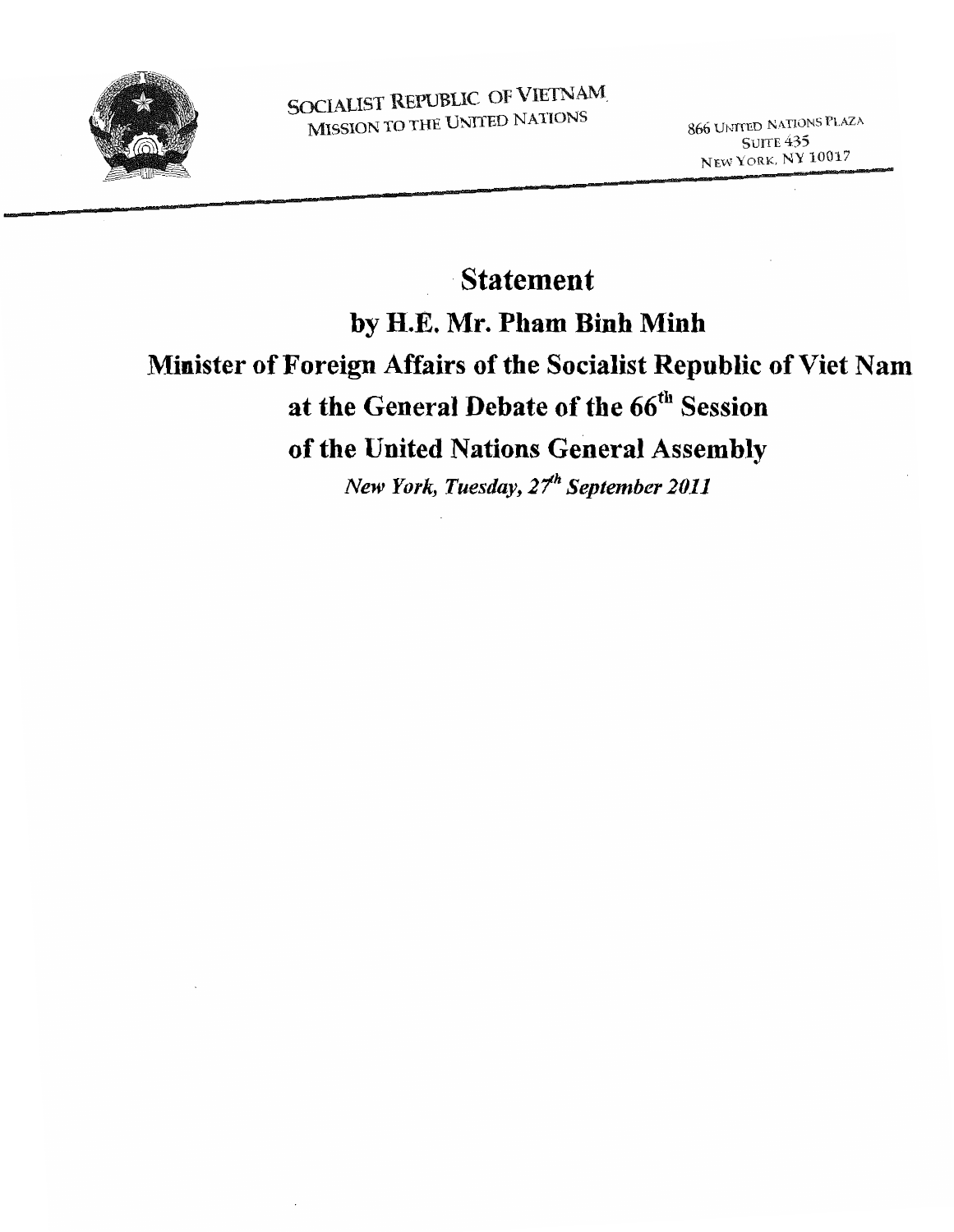# Statement by H.E. Mr. Pham Binh Minh, Minister of Foreign Affairs of the Socialist Republic of Viet Nam at the General Debate of the 66<sup>th</sup> Session of the United Nations General Assembly

*New York* - *Tuesday, 21h September 2011* 

### *Mr. President,*

 $\bar{\gamma}$ 

On behalf of the Vietnamese Delegation, I wish to congratulate you on your unanimous election as the President of this Sixty-sixth Session of the General Assembly. I am confident that your diplomatic skills and experience will help bring this session to a great success.

I would like to take this opportunity to express my deep appreciation to Mr. Joseph Deiss for his significant contributions to the fruitful outcomes of the Sixtyfifth session.

The Vietnamese Delegation also wishes to congratulate H.E. Mr. Ban Kimoon on his re-election as Secretary-General of the United Nations and believes that with the cooperation of member countries, the Secretary General will make greater contributions to the operation of the United Nations (UN) and global peace and development. We welcome most warmly the Republic of South Sudan as the 193<sup>rd</sup> member of the Organization.

### *Mr. President,*

Today, peace, cooperation and development remain the overriding feature of our time. Yet, tension and conflicts persist in most continents and regions as a result of unresolved differences within each nation as well as the threat and use of force. Climate change, natural disasters, pandemics, trans-national crimes, the proliferation of weapons of mass destruction and international terrorism are still the challenges demanding effective responses. The world economy's unstable recovery coupled with economic downturns in many developed nations have exposed developing ones to risks of even further unequal terms of trade, rising protectionism, dwindling financial resources and erosion of Millennium Development Goals (MDGs) gains. Multilateral negotiations of issues of common interest such as disarmament and climate change have not yielded results up to our expectations.

The current situation compels nations to promote dialogue and cooperation to surmount common challenges, both man-made and natural. Peace, security and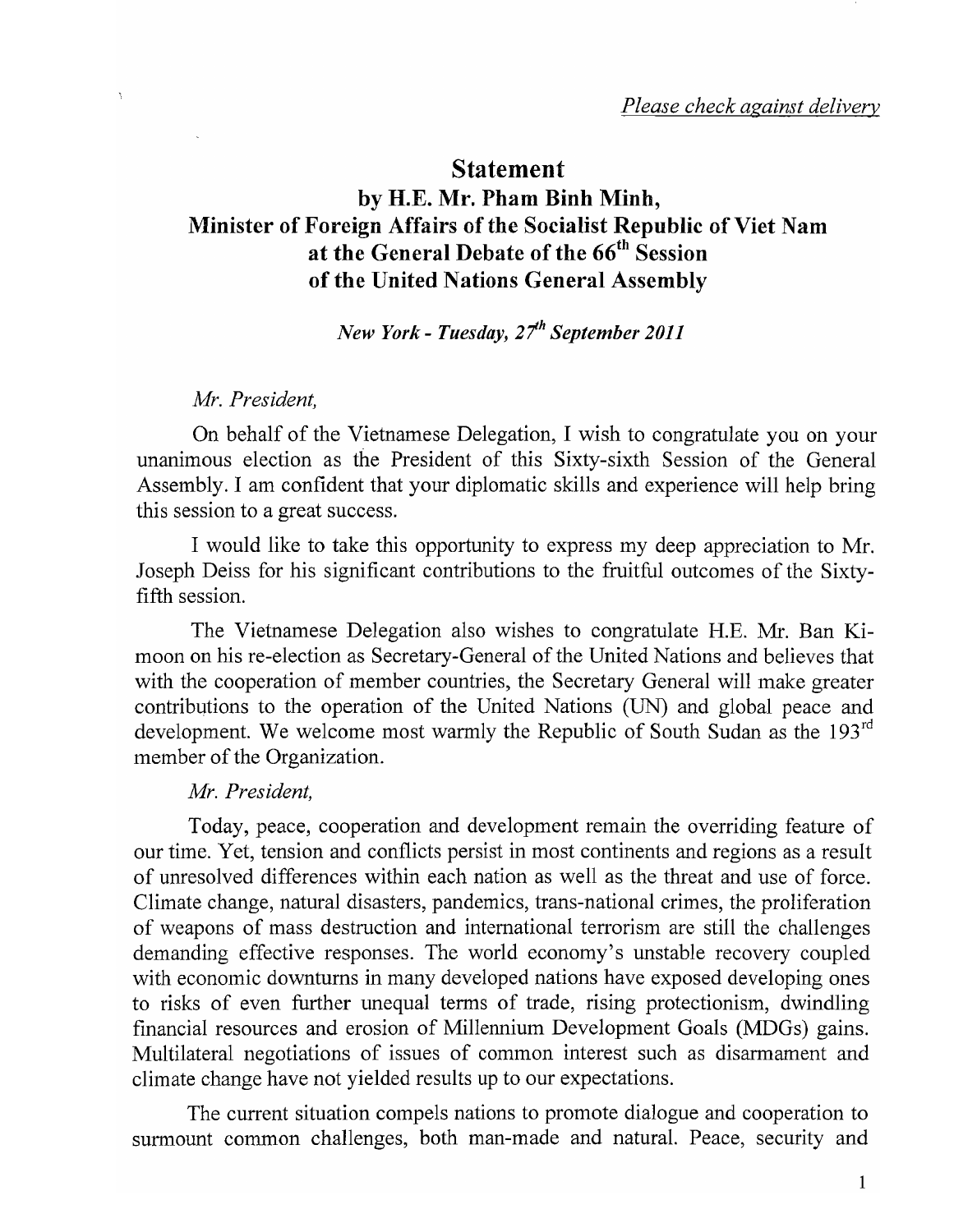stability remain the intense desire and prerequisite for development of all nations. The key to success lies in each nation's own efforts, enhanced international cooperation and multilateralism on the basis of respect for fundamental principles of international law and the Charter of the UN, while taking into account legitimate interests of all countries, especially developing ones. **In** this regard, Viet Nam commends the theme that you have proposed for this General Debate, namely "Peaceful settlement of disputes".

# *Mr. President,*

As rightly pointed out by the Secretary General, never has the UN been so relevant, so urgently needed by so many people around the world and it must deliver concrete results that make a real difference in the daily lives of the world's people. It is without any doubt that with its universal membership, the Organization enjoys a unique legitimacy to be at the fore-front of global governance and multilateral cooperation.

Over the past years, the UN has played a crucial role in ending conflicts and promoting the peace process in various regions. We deeply value the initiatives in putting the needs of the poorest and most vulnerable at the centre of the international agenda, mobilizing resources and capacities to fulfill internationally agreed actionplans, including the MDGs, facilitating multilateral negotiations on climate change, disarmament and non proliferation of weapons of mass destruction, providing solutions to such pressing issues as desertification, non-communicable diseases, nuclear safety and security and responding to the global financial and economic crisis. We cannot help mentioning the efforts of United Nations funds, programs and specialized agencies to set the norms and agenda in line with their mandates and assist in developing countries development endeavours..

At the same time, the international community looks to the Organization as a source of inspiration and strength, as a universal organization that can act decisively against any tendency that may undermine the Organization's credibility and run contrary to its fundamental values and founding purposes and principles. The Organization is, therefore, expected to uphold the value of peace and security, of international law and multilateralism. It is also expected to become more responsive and effective on the ground, with the ultimate objective of better serving the needs and interests of Member States, in particular developing countries.

# Mr. President,

As world peace and security is always our top priority, the UN should continue its concerted and coherent efforts to promote peaceful settlement of civil wars and local conflicts in several regions of the world, especially those in North Africa and the Middle East, while preventing others from erupting. We must work to cultivate the culture of peace and dialogue and promote peaceful settlement of disputes. In this regard, Viet Nam supports efforts to end violence and strengthen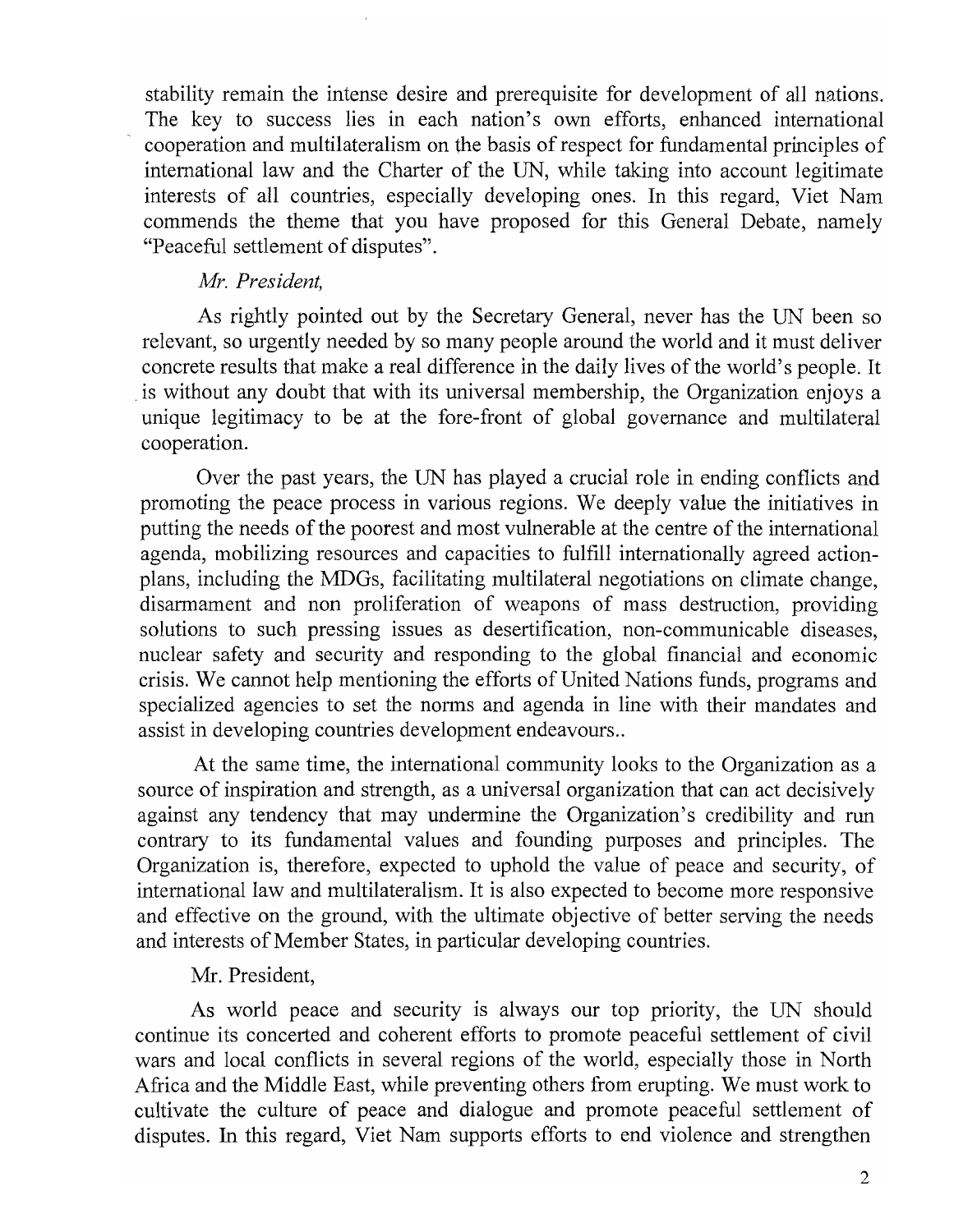national reconstruction and reconciliation in Afghanistan and Iraq. As regards Palestine's application to be a full member of the United Nations Organization, Viet Nam wishes to underline that we recognized the State of Palestine in 1988 and have always supported the just struggle of the Palestinian people for their inalienable rights, including the right to establish an independent and sovereign state that coexists peacefully with Israel with their borderlines set up before June 1967. In this spirit, we affirm our strong support for Palestine's efforts to soon become a full United Nations member.

We support the UN in translating the outcome of the 2010 Nuclear Non-Proliferation Treaty Review Conference and the newly concluded High-level meeting on nuclear safety and security into concrete results, revitalizing the work of the Conference on Disarmament and taking forward multilateral disarmament negotiations.

In parallel with security concerns, the international community with the UN at the center should work for more equal international relations and fairer international economic and financial architecture and institutions. Developing countries must have a greater role and say in international governance. They should be enabled to take part in the globalization process in a more proactive and effective manner. Developed countries, on their part, should deliver on their obligations and commitments, including the maintenance of macroeconomic stability, contribution to the successful conclusion of the Doha round, elimination of unfair trade measures, and increase of development assistance. Given the continued need to draw on thinking and action towards a more stable and healthy global economic environment, we wish to recommend that the UN would convene a meeting in the General Assembly or ECOSOC to follow up the outcome of the Conference on World Financial and Economic Crisis which was held in June, 2009.

In the meantime, the UN should undertake measures to prevent unilateral use of economic means against developing countries. Viet Nam strongly calls for an end to the economic embargo against the Republic of Cuba.

Moreover, to promote inclusive and sustainable development, political commitment and efforts, with the central coordinating role played by the UN, must be doubled for the attainment of equitable and sustainable development for all. Four years away from the agreed target date of 2015, it is essential that global partnership for development be expanded both in breadth and depth, so as to provide countries in need with relevant policy experience, resources, and best practices to achieve the MDGs and maintain the progress thereof. Equally important is to begin developing a vision for a global development platform for the post-2015 period. We must also work much harder together to ensure the fruitful outcomes of the forthcoming COP 17 conference in South Africa and the Rio+20 meeting in Brazil.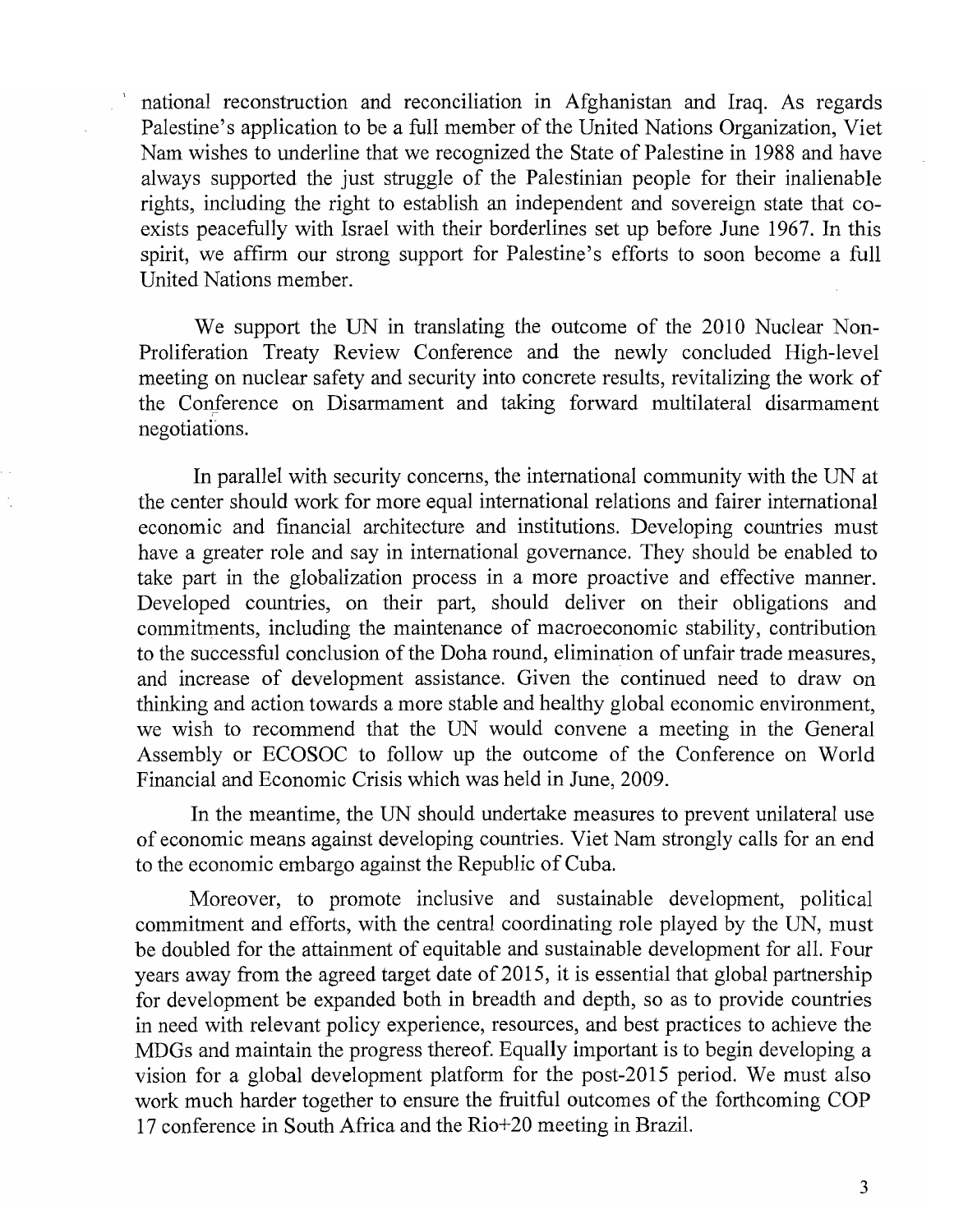Viet Nam is committed to working with other Member States to revitalize the General Assembly as the principal deliberative, policy-making and representative organ, to enhance the over-arching role of ECOSOC in the development sphere, and to enlarge Security Council membership and improve its working methods. We also look forward to more coherent, consistent and effective development activities of the UN system so as to align themselves effectively with national priorities of recipient countries. In an effort to contribute to the efforts of UN reforms, Viet Nam has been active in implementing the "Delivering as One" initiative and has together with the UN and other partners made tangible progress.

Viet Nam welcomes the adoption of resolution A/RES/65/281 on the review of the Human Rights Council. We wish to stress that the operation of the Human Rights Council and other UN human rights mechanisms should continue to be improved to become more effective, consistent and efficient, while focusing more on dialogue and experience-sharing. To make more contribution to that end, we have presented Viet Nam's candidature for the membership of the UN Human Rights Council for the term 2013-2016.

#### *Mr. President,*

The year of 2011 is an important year for Viet Nam since we have successfully organized the 11<sup>th</sup> Party Congress and the elections of State bodies. We have also adopted the Socio-Economic Development Strategy for the next decade. During the last 25 years of a comprehensive renewal, Viet Nam has made significant achievements in many aspects and the country has integrated extensively into international life. We have managed to establish and strengthen stable and long-term frameworks of relations with major countries and global and regional economic and political centers.

Building upon these achievements, in the coming period, Viet Nam is determined to step up the renewal process in a comprehensive manner with higher quality and effectiveness, step up national industrialisation and modernisation in combination with development of a knowledge-based economy.

In the effort to broaden and deepen our relations with other countries, Viet Nam will continue an independent foreign policy for peace, cooperation and development. Viet Nam aims to be a reliable friend and partner as well as a responsible member of the international community, working for the prosperity of every nation, for national independence, global peace, democracy and social progress. We shall enhance international integration, proactively participate in and make contribution to regional and international multilateral forums like the UN, the ASEAN-Europe Meeting (ASEM), the Asia-Pacific Economic Forum (APEC), the Non-Aligned Movement and the Group of 77 and China on solving the global issues of nuclear security, nuclear disarmament, crime prevention, climate change, sustainable development, and Mekong River cooperation. Furthermore, we are